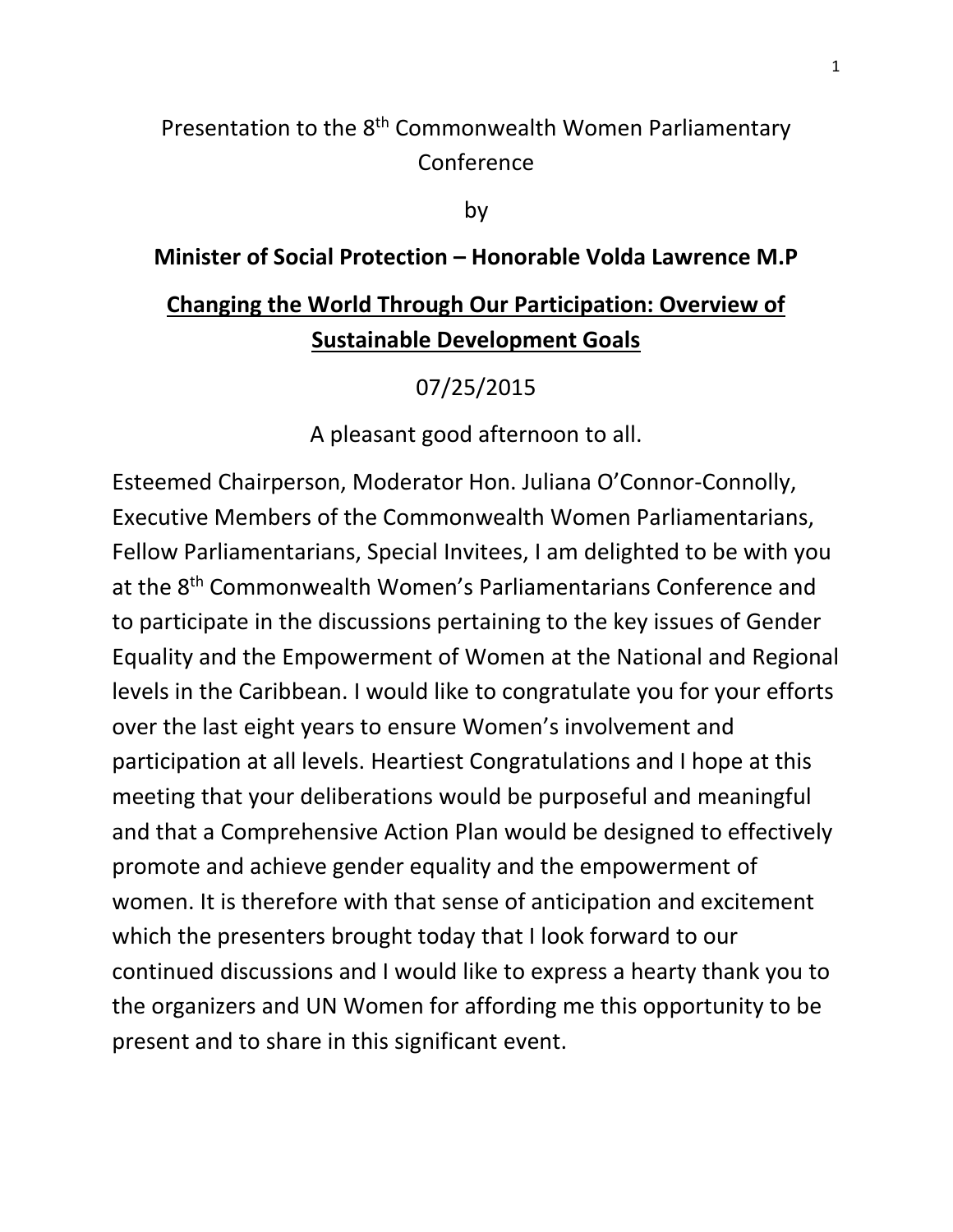Ladies and Gentlemen, the outcome of our participatory collaboration in June was centered on the proposed 17 Sustainable Development Goals to be tabled. A Group inclusive of Technocrats then reviewed the SDGs and today I am tasked with presenting to you the results and action plan drafted so that you will have the data around which our discussions was crafted. In perusing the list of the proposed 17 Sustainable Development Goals I would like you to focus on Goal N0.5 which reads: Achieve gender equality and empower all women and girls. Our group, in recalling Caricom's commitment to Strategic Development Priorities and the Caribbean Joint Statement on Gender Equality, highlighted that SDG no 5 should be prioritized regionally.

As you are all aware, achieving gender equality and empowering the girls and women of the Caribbean are crucial to the development of our national and regional economies. It is critical that we remove the bias, which stigmatizes girls and women leading them to the belief that they lack the requisite skills as their menfolk and are incapable of performing with the same levels of efficiency. The time is opportune for us to affirm our girls and women and awaken their consciousness to the fact that they not only are gifted proportionately with skills but that they can execute tasks too with an appreciable high level of performance. To this end, a 3-point plan of action was proposed namely that the relevant ministers would be reached, that an effort would be made to raise the level of awareness at the Community level, and that Priority statements would be developed for Ministers to present to their various cabinets.

Further, the Group envisaged as follow-ups, that Outcomes Statement would be shared with participants, that UN women agencies would develop key messages on Gender Equality and the SDGs, that all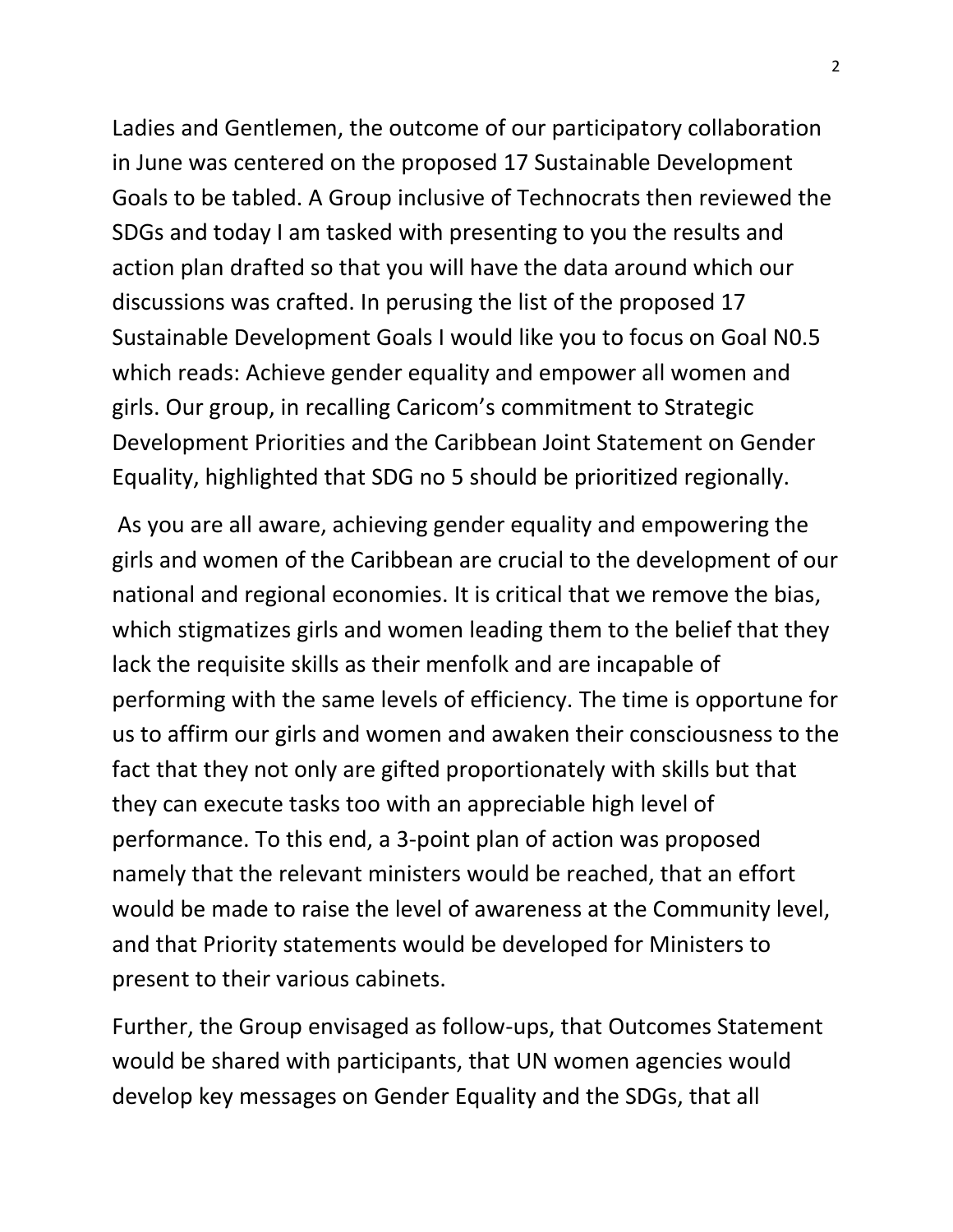Parliamentarians would develop advocacy tools re GE and SGDGs, and that Ministers, Parliamentarians, the Government of Antigua & Barbuda would share Outcomes Statement at the different fora, that is, during Cabinet Meetings, to all political parties and to Regional Ministers respectively, hence our presence here today. The Group is convinced that engaging all in this constructive process should result in positive action whereby girls and women from the region are motivated to improve their lives by choosing to be involved in career paths and entrepreneurial practices that could improve the wellbeing of themselves and their family and where they can make a significant contribution to the society as a whole.

Another strategic issue, which the Group considered of paramount importance, was that Caricom should take steps to fill the Gender Desk at the Secretariat ASAP with a regional expert. There is no doubt that this would pave the way for the effective dissemination of information re Goal No 5 of the SDGs across the Region. The establishment of such a Desk and the presence of a Resource person will definitely facilitate the process by allowing initiatives and strategies implemented in each region to be communicated and channeled effectively. For this purpose, the action plan seeks to lobby Caricom and Member States and to follow this initiative by communicating officially to the Secretariat on the Status of the Desk. It is perceived that advocating at the National levels to the relevant Ministries can help in speeding up the process of identifying an individual knowledgeable in this field, who, once he/she assumes office can monitor and provide the relevant feedback to Member States.

The third outcome of our deliberations focused on the pivotal role that Caricom could play in furthering the cause of Gender Equality and the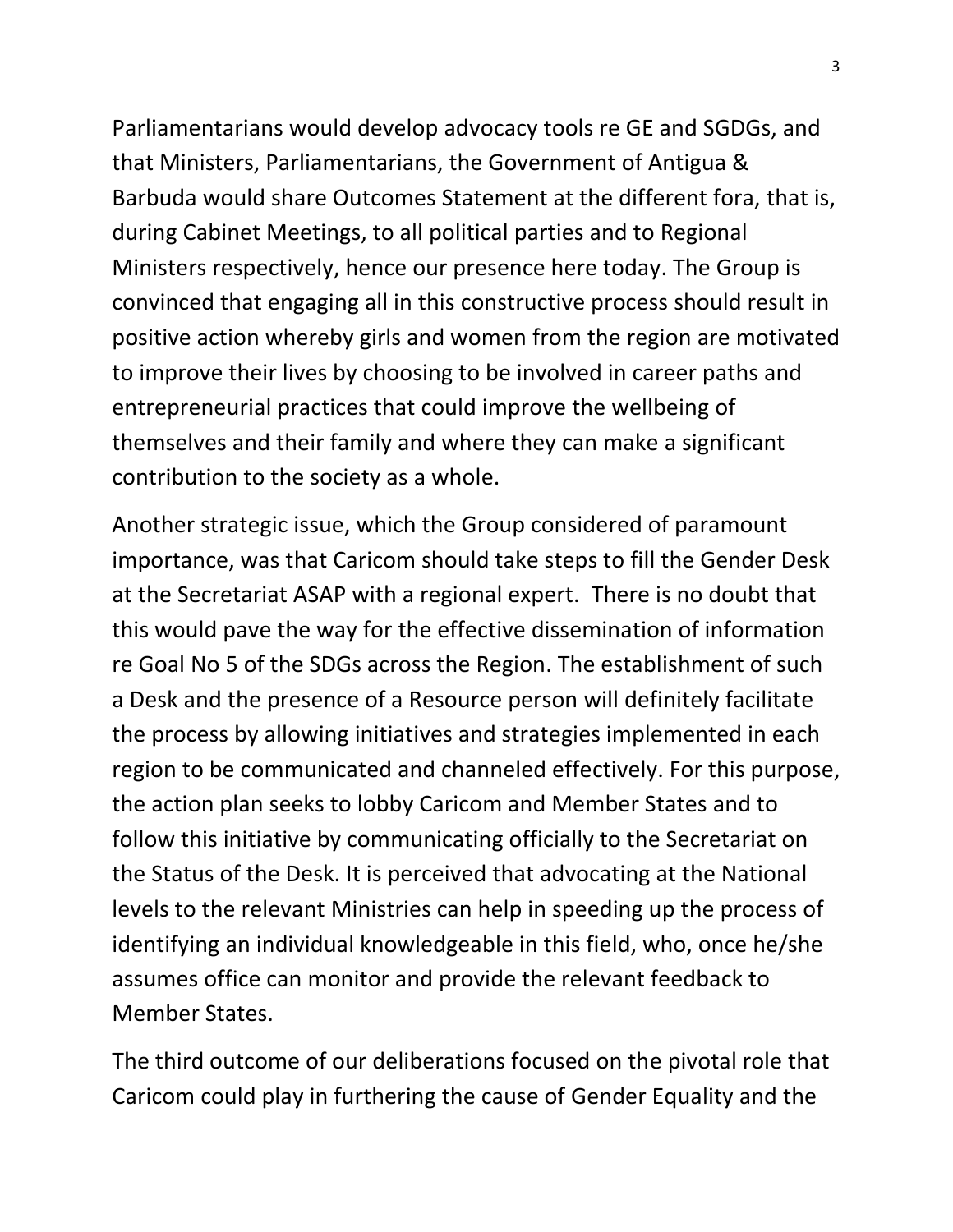Sustainable Development Goals regionally. There was an urgent call for Caricom to coordinate and lead the discussions on the SDGs, since, as the governing authority entity for the Caribbean, it was in a position to actively promote and encourage urgent action that would guarantee the sustainability of the Region. With regard to the action plan, it was proposed that there should be strategic participation in the ECLAC meeting in Trinidad and Tobago, to use this forum to sensitize participants of the proposed SDGs and to rally support for their implementation. Agencies such as UN women, UNFPA, CDB, and the Foreign Affairs Ministers were targeted and encouraged to look for entry points for experts present to be engaged in the mechanisms and dialogue moving forward. In short, in order to keep the momentum, the group was recommending that, with the identification of the proposed SDGs, Caricom should not allow too much time to elapse but try to involve all stakeholders ASAP to recognize the need for concerted efforts to address the issues inherent in each goal and devise strategies to effectively deal with them.

Fellow participants, you know quite well, that any project has to have embedded in its vision a monitoring factor whereby tracking of the project can be done and evaluations executed every step of the way to ensure that the finished product conforms to the initial specifications. The proposed SDGs are in effect similar to a project and also require close monitoring nationally and regionally. Therefore the fourth outcome stressed the need for coordinated efforts to develop and implement an inclusive M&E framework for the SDGs. In other words, to track the progress of the strategies initiated for each goal, it was agreed upon that Parliamentarians should advocate for a Regional M& E framework and by extension the same should be done at the national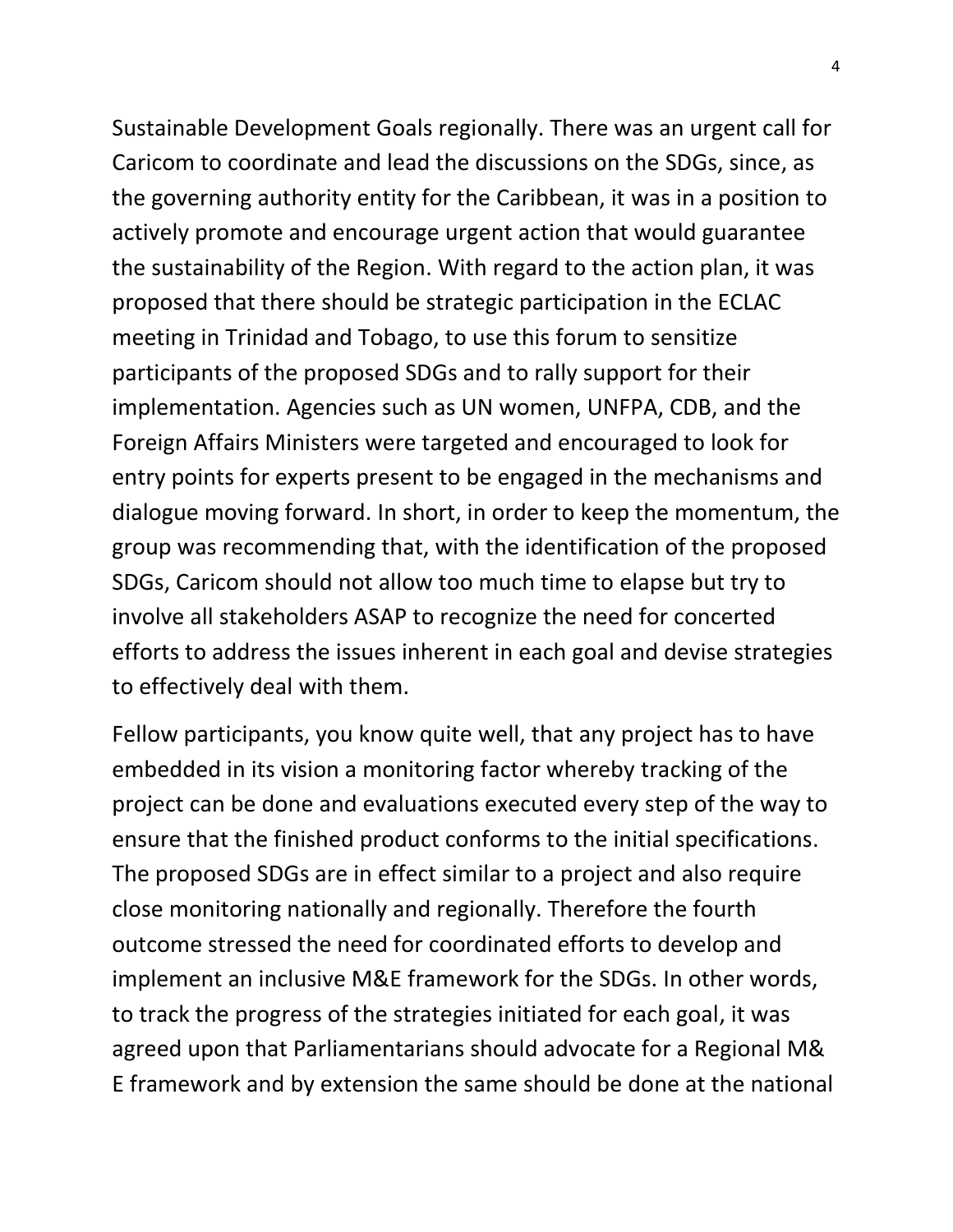level to the relevant ministries so that the national and regional strategies could be monitored, evaluated and synchronized. It is evident that with an effective monitoring system in place and feedback readily available that national and regional governments can piggy back exchanging ideas, communicating success, piloting joint projects; in fact that M&E framework would allow for close and inclusive collaboration.

The next strategic issue that arose was the question of finance. We are all aware that funding is a crucial factor for any project no matter its dimension. Without available funds, it would be nigh impossible to get any project off the ground. You can therefore appreciate with the proposed 17 SDGs the magnitude of our undertaking and the funds that need to be generated not only for the implementation but the sustainability of each input. Hence issue no. 5 called for adequate and targeted financial and human resources for the gender responsive implementation of the SDGs. The action plan calls for Parliamentarians to advocate for these resources; together with the CPDC and Members, they need to involve Finance Ministers re GE&SDGs. You know that our Finance Ministers control the coffers so they have to be targeted at the inception.

Further, the scope of the advocacy has to be widened, and a series of steps was outlined namely that Outcomes Statement be presented to Cabinets; that Parliamentarians and Ministers advocate at the Community level and use parliamentary processes to ensure that GE and SDGs are included in national budgeting processes; that interest groups, NGOs and Private Sector be mobilized to advocate for GE and the SDGs; part 2 of this venture calls for intensifying the drive, that is, that Parliamentarians position GE and SDGs in all financial processes; that they share available Country Strategy Papers (CSP) and Country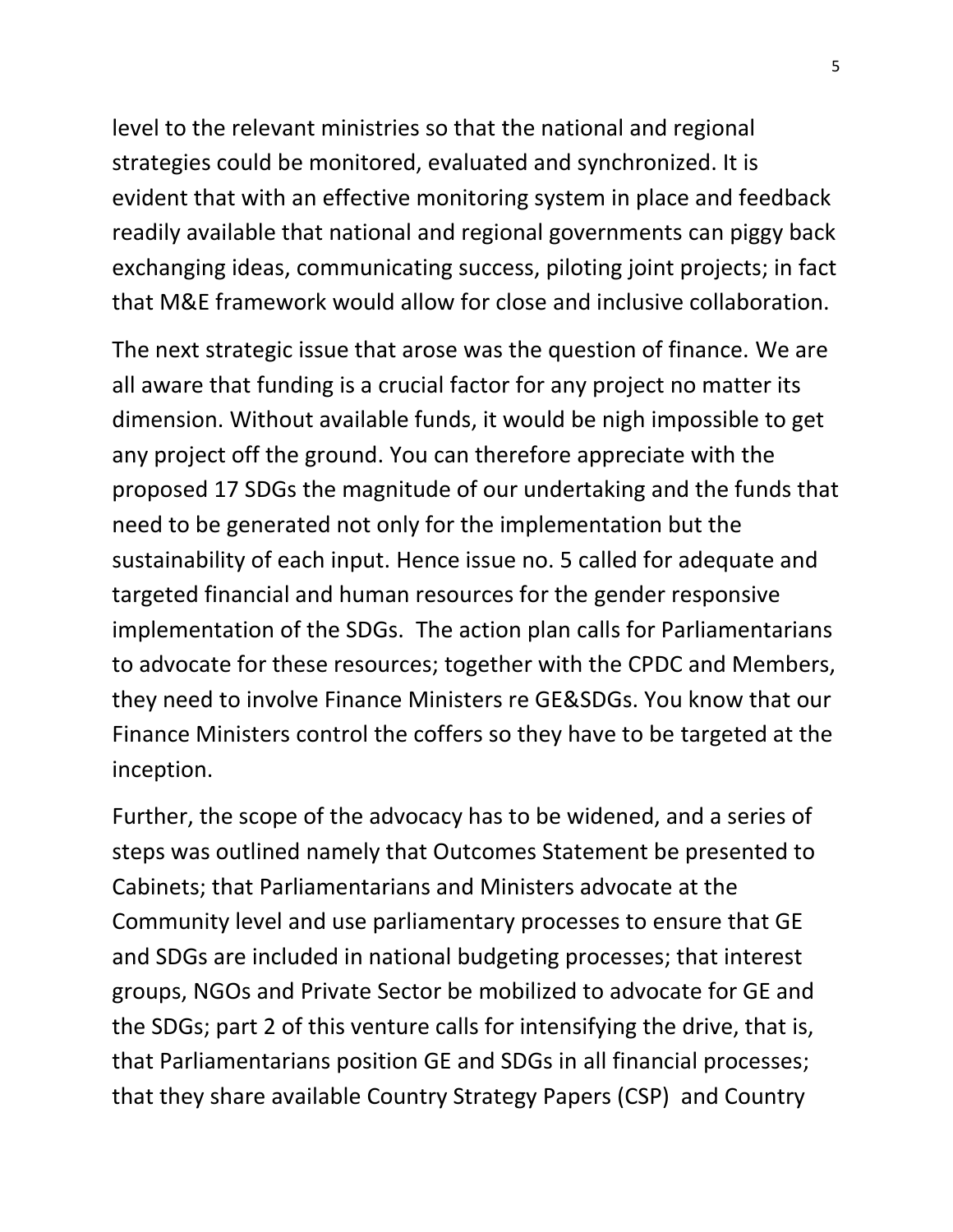Gender Assessments (CGA) and use International and Regional financial Institutions Country Strategy Papers to solidify their intervention. Ladies and Gentlemen, this issue of funding is vital to the implementation of the SDGs, so all and I stress ALL have to be proactive in this drive to generate substantial funding.

This brings me to the last but certainly not the least strategic issue that was raised namely that we build on existing partnerships to engage Governments, civil society and the Private sector in gender responsive implementation of the SDGs. The SDGs concern all of us, they deal with each aspect of our existence be it social, environmental, political, financial, human. It is the cornerstone for our development and for our sustainability hence the responsibility of all to advocate on their importance. While the UN Women, UNFPA, CPDC agencies are tasked with creating targeted advocacy tools on GE and SDGs, today we are sharing with you the results and action Plan. It is envisaged that we Parliamentarians can sensitize at every level and underscore the importance for the implementation of the SDGs and Gender Equality.

Ladies and Gentlemen, this is in a nutshell, the strategic issues that were raised and the action steps that were outlined. To recap very quickly, there were 6 target areas namely (1) Prioritization of goal no. 5 of the Proposed 17 SDGs, (2) Filling the Gender Desk with a Regional Expert, (3) Recommendation that Caricom coordinate and lead the discussions on GE & SDGs regionally, (4) Call for the Implementation and development of an inclusive M&E framework for GE & SDGs, (5) Advocacy for adequate and targeted financial and human resources for gender responsive implementation of the SDGs and (6) Building on existing partnerships to ensure implementation and monitoring of the SDGs. We all recognize that youth empowerment is vital to the process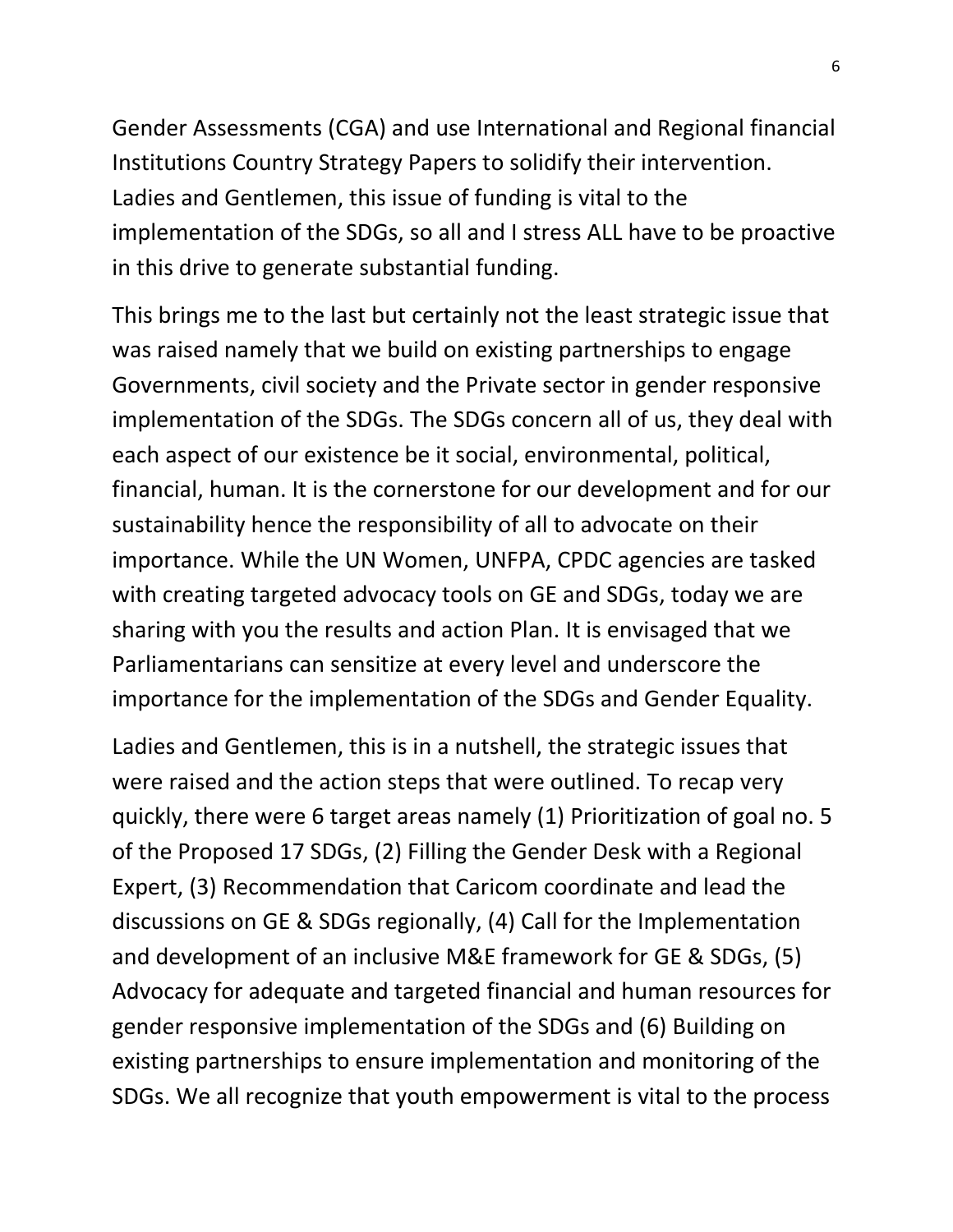of promoting the SDGs and to this end; we recommended that at least two youth fora should be organized on GE and SDGs. As I mentioned at the outset, we are all involved and need to be conscious of the pivotal role we have to play if we are not to lose the momentum of forging ahead with promoting and achieving Gender Equality and The SDGs.

In conclusion, I would like to share with you my thoughts on the Proposed 17 Sustainable Development Goals in the context of the Caribbean. During my presentation, I alluded to the fact that each of these goals dealt with a social, political, environmental, human and economic issue. The Caribbean presents a diversity of peoples, geography and dimension, but the common thread is that each country faces issues inherent in the list of goals in varying degrees. Nonetheless, as a region, concerted efforts have to be made to address these issues; discussions must be ongoing and a unified approach must be solicited. Clearly, countries will have to prioritize goals, will have to shape their response to goals in accordance with their economies, but the underlying and essential factor is that consultations must be ongoing so that ideas could be exchanged, resource personnel could be shared, joint projects could be undertaken. We should learn from our experiences with the MDGS, that a unified rather than an individual approach is the way forward. It is of paramount importance that as a region, the Governments work together to ensure viability and sustainability. The Caribbean needs to be resilient and take urgent action to solidify its social, political, environmental, human and financial infrastructure if it is to survive as a competitive regional entity and ensure the wellbeing of its people. The Caribbean must embrace these SDGs and work relentlessly to the fulfillment of these goals. That